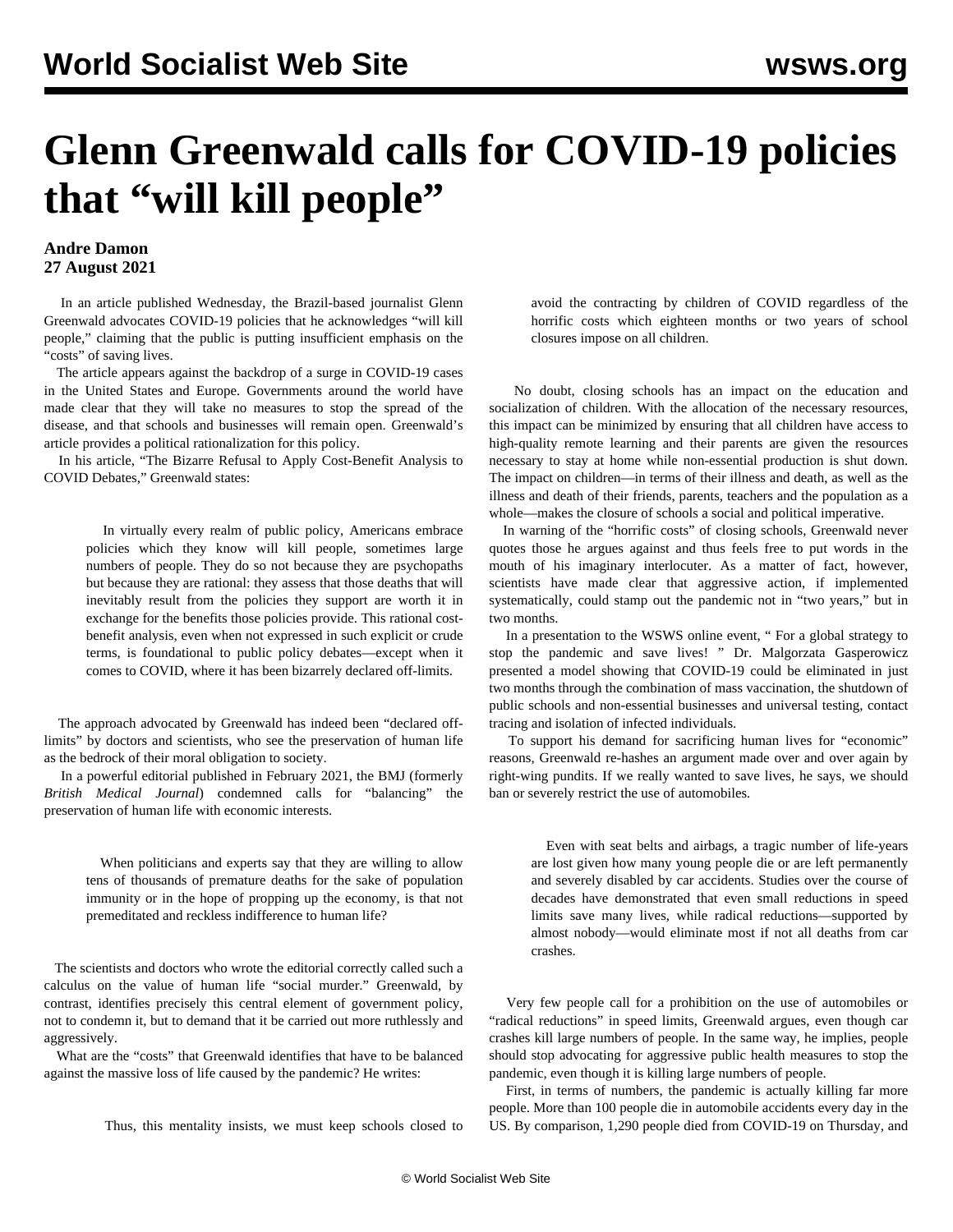over 1,000 people have died every day this week.

 But it is not just a matter of scale. Every person who becomes sick with COVID-19 becomes a human Petri dish, giving the virus a new chance to mutate into an even more deadly variation. There have already been four major new strains, including the current "Delta" variant—with scientists warning that even more dangerous variants are likely if it keeps spreading. In other words, beyond the toll of death and injury, the "costs" of not containing the pandemic constantly grow like a snowball.

 Greenwald himself [noted](https://twitter.com/ggreenwald/status/1258156908013326338) the difference on Twitter in 2020, writing, 'Unlike car accidents or heart attacks, where the death rate is stable, the number of deaths increases virtually every day, sometimes exponentially, with no end in sight.' This is exactly right. Preventing infections from COVID-19 not only keeps those infected safe but also keeps the disease from spreading, infecting others and mutating.

 As for Greenwald's example, actions certainly *are required and have been taken* to reduce traffic fatalities.

 In 1965, Ralph Nader published *Unsafe at Any Speed*, documenting efforts by US automakers, including General Motors, to fight critical safety features such as the introduction of seatbelts. The publication of the book led to the passage of the National Traffic and Motor Vehicle Safety Act, and a range of standard safety features for automobiles, including safety glass, emergency flashers and padded steering wheels.

 Just one of these measures, the requirement to install and use seatbelts, has saved an estimated 374,196 lives from 1975 through 2017, and traffic fatalities per mile traveled have been reduced more than five-fold. Moreover, laws have been passed imposing severe fines and even criminal sanctions for driving under the influence of alcohol, a major contributor to traffic accidents. Other laws prohibit the use of phones while driving.

 The type of "cost-benefit analysis" invoked by Greenwald has been used for decades to stonewall crucial safety regulations by major corporations. "Lawmakers who oppose regulations for ideological (or financial) reasons have long used cost-benefit analysis to obstruct vigorous public health and safety protections," Public Citizen, the group founded by Nader, [noted in 2013](https://www.citizen.org/news/cost-benefit-analysis-a-tool-for-partisan-obstructionism/).

 Earlier this month, Public Citizen [responded to the right-wing arguments](https://www.citizen.org/news/silver-chait-cba/) against public health measures to stop the pandemic by noting that the "biggest weakness of cost-benefit analysis is that it cannot meaningfully account for priceless values: human life, health, nature, freedom, justice, fairness, equality, or even peace of mind… In the eyes of cost-benefit analysis, if you can't assign a dollar value to it, it doesn't exist."

 "Cost-benefit analysis" may be appropriate in determining certain business decisions—how will resources be distributed most effectively in constructing a building, for example, or how will the construction of a factory in different locations impact transportation and resource costs.

 It is entirely inappropriate in determining policy in response to the pandemic, because human life cannot be given a numerical value. The call for a "cost-benefit" analysis of public policy measures incorporates a whole series of assumptions: that nothing can be done to mitigate the impact of these measures, that the existing structure of class society will remain untouched, and, ultimately, that a price tag can be put on human life.

 While covering themselves with references to the "costs" to children due to temporary school closures, the real concerns of those within the ruling class promoting a "cost-benefit" analysis is the cost to the profits of the corporations and the wealth of the ruling class.

 A significant element about Greenwald's article is the fact that just two days after it appeared, two UK government officials told *i* news that the government of Prime Minister Boris Johnson "will consider a cost-benefit analysis on both saving lives and effect of deaths on the UK economy."

The newspaper wrote:

 A cost-benefit analysis will have set the acceptable level of Covid-19 deaths before restrictions are reintroduced at around 1,000 deaths a week, two Government advisers have told *i.* … The Government's cost-benefit analysis on Covid measures is believed to set not only the acceptable level of cost to save the life of a Covid patient at up to £30,000, but also how much each life lost costs the UK economy.

 One of the officials even referred to "speed limits" as an example of measures that have to be weighed against the costs of implementing them.

 This timing raises a question: Is Greenwald serving as a conduit for legitimizing the UK government's policies? If not, it only goes to show how directly his political orientation tracks with the most ruthless sections of the political establishment. The implementation of a "cost-benefit" approach is entirely in keeping with UK Prime Minister Boris Johnson's earlier proclamation: "no more fucking lockdowns—let the bodies pile high in their thousands."

 There are disturbing historical issues that are raised by the type of argument Greenwald is advancing. He claims that "rational cost-benefit analysis … is foundational to public policy debates." As a matter of fact, it is not. The application of such an analysis to medicine and public health is informed by the legacy of eugenics and the German Nazi Party's murder of tens of thousands of people with chronic illnesses whom the Nazis branded "unfit to live."

 In the bioethics textbook *From Chance to Choice: Genetics and Justice*, professors Allen Buchman, Dan Brock, Norman Daniels and Daniel Wikler note the legacy of "cost-benefit analysis" in the American eugenics movement.

 It cites the "Eugenics Catechism of the American Eugenics Society" of 1926, which argues, "It has been estimated that the State of New York, up to 1916, spent over \$2,000,000 on the descendants" of one family—the Jukes—claimed to be genetically deficient. "How much would it have cost to sterilize the original Jukes pair?" asked the society: "Less than \$150."

 The book continues, "Similar examples abounded in the arithmetic books of German schoolchildren in the 1930s, extending to the cost of keeping institutionalized, handicapped people alive; not long afterward, tens of thousands lost their lives."

 "You carry the burden," blared one Nazi propaganda poster showing a worker hauling two disabled people on his shoulders. "A person with a hereditary disease costs an average of 50,000 reichsmarks until they reach the age of 60."

 Under Nazi rule, tens of thousands of disabled people were murdered in secret, in a program whose horror and corrupting influence was depicted in the German television series*[Charité at War](/en/articles/2019/07/11/char-j11.html)* .

 "How does the Hippocratic Oath square with an oath to the Führer?" asks one of the characters upon learning of his colleagues' involvement in the murder of disabled children, referring to the oath taken by doctors and nurses to "abstain from all intentional wrong-doing and harm?"

 Where do Greenwald's arguments lead? Why stop with rejecting measures to save lives in the COVID-19 pandemic? Why not apply this "cost-benefit analysis" to medical care and social welfare in general? Why should working people receive medical care past the age of retirement? Would society not "benefit" if they were allowed to die a "natural" death?

 Why spend so much money on cancer and heart disease research? After all, these are diseases that predominantly affect the elderly. Why even perform life-prolonging operations on people over 65? And what of children with developmental disorders? If the inherent value of human life is ignored, care for the disabled will "cost" society more than it will "benefit."

In the midst of a deepening crisis produced by the pandemic, society has